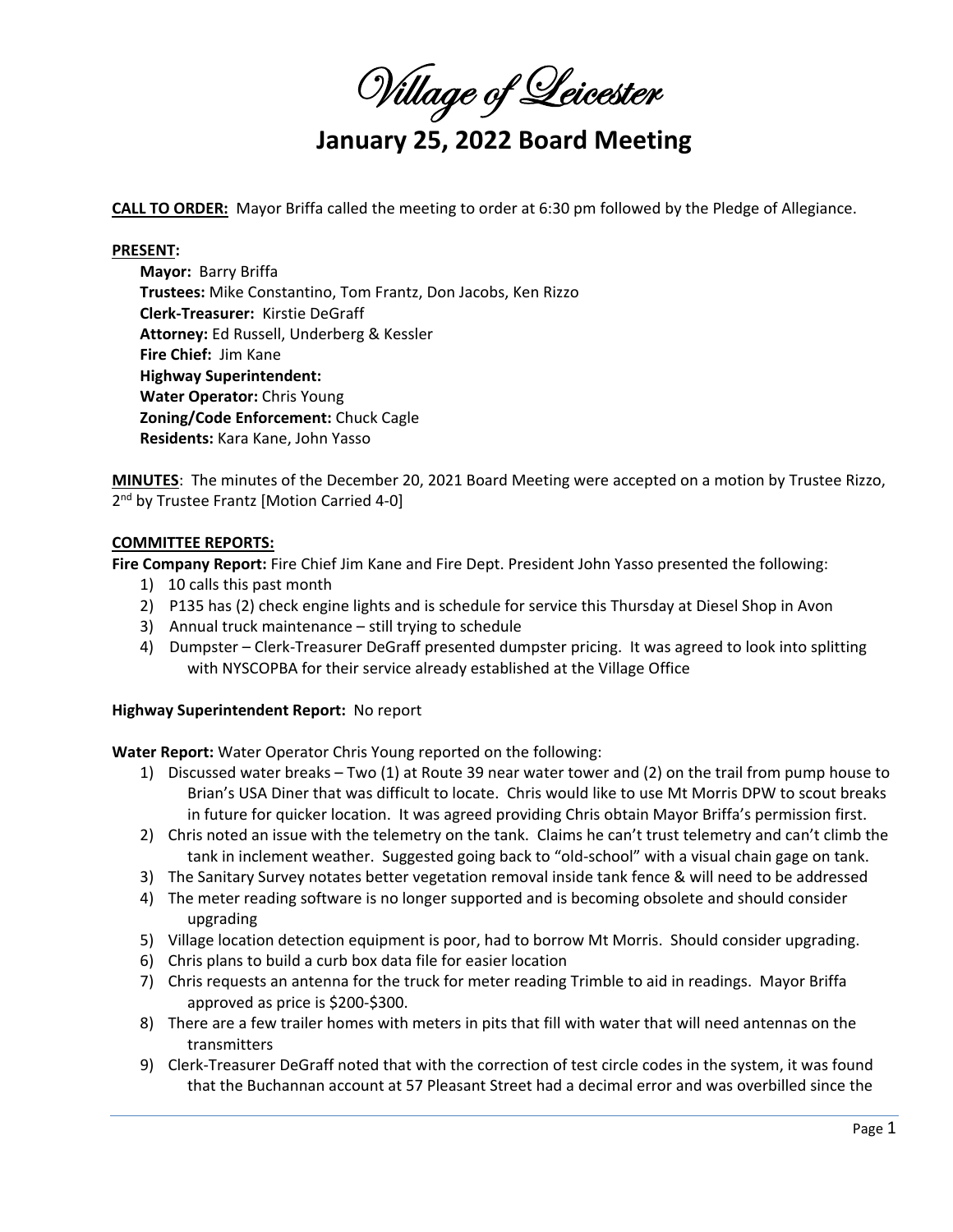Willage of Leicester

# **January 25, 2022 Board Meeting**

new meter was installed March 2019. Trustee Frantz motioned, 2<sup>nd</sup> by Trustee Jacobs to reimburse Ann Marrie Buchannan \$2,659.22 for the difference of quarterly bills April 1, 2019 through January 1, 2021. [Motion Carried 4‐0]

**Zoning/Code Enforcement Report:** Code Enforcement Office Chuck Cagle reported the following:

- 1) Started Annual Certification Training via webinar no cost to Village.
- 2) 17 Building permits issued for 2021
- 3) 3 complaints received for 2021
- 4) Semmel application referred to ZBA for solar project. ZBA Meeting on February 1, 2022.
- 5) One manufactured home frame left at vacant Pleasant St location that will be removed as were the others
- 6) Consignment Shop has completed their new façade and signage on Main St
- 7) Garage construction continues at 32 North St. All inspections are in place.
- 8) 118 Main St has stripped exterior of existing garage. I will be reaching out to discuss issues on the property and will have more information. Will be referring to State Codes regarding the tractors.
- 9) New business at 18 Mt Morris is doing well and have heard no complaints in regards to location or food they serve

### **OLD BUSINESS:**

**Community Building:** Mayor Briffa noted that he has received quotes in the range of \$2100 for the Village to obtain an appraisal of the building. It was discussed and noted that an appraisal is a buyer's cost as it is required by the lender and therefore if ARC is requesting, the cost should not be the burden of the Village. Mayor Briffa noted he is still waiting to hear from the ARC. The Board collectively agreed that they want answers from ARC on the proposed purchase by lease end of March 31<sup>st</sup> and that after March 31<sup>st</sup>, ARC will not be given any more discounts and the monthly lease will be set at the market value per square foot.

## **NEW BUSINESS:**

**2022‐2023 Budget:**  Mayor Briffa noted that he and Clerk‐Treasurer DeGraff are beginning to work on **Village Dog Control Contract:** Mayor Briffa presented the proposed 2‐Year Intermunicipal Agreement with Livingston County for \$4,900, billed quarterly. The figures will be worked into the new budget.

#### **MAYOR'S REPORT:**

**Marihuana Regulation & Taxation Act (MRTA)**: Mayor Briffa reported that the Village did not receive the information in a timely manner to present to the Board, and as such missed the deadline of December 31, 2021 to opt out of the sale or consumption retail lounge licenses.

**SAM Grant**: Mayor Briffa noted that we are waiting on status from DASNY.

## **CLERK'S REPORT**:

Registrar of Vital Statistics: Clerk‐Treasurer DeGraff noted she received paperwork from the Department of Health that needs updating. Trustee Constantino motioned, 2<sup>nd</sup> by Trustee Rizzo to replace Suzanne Kelly with Kim Reitz as Deputy Registrar. [Motion Carried 4‐0]